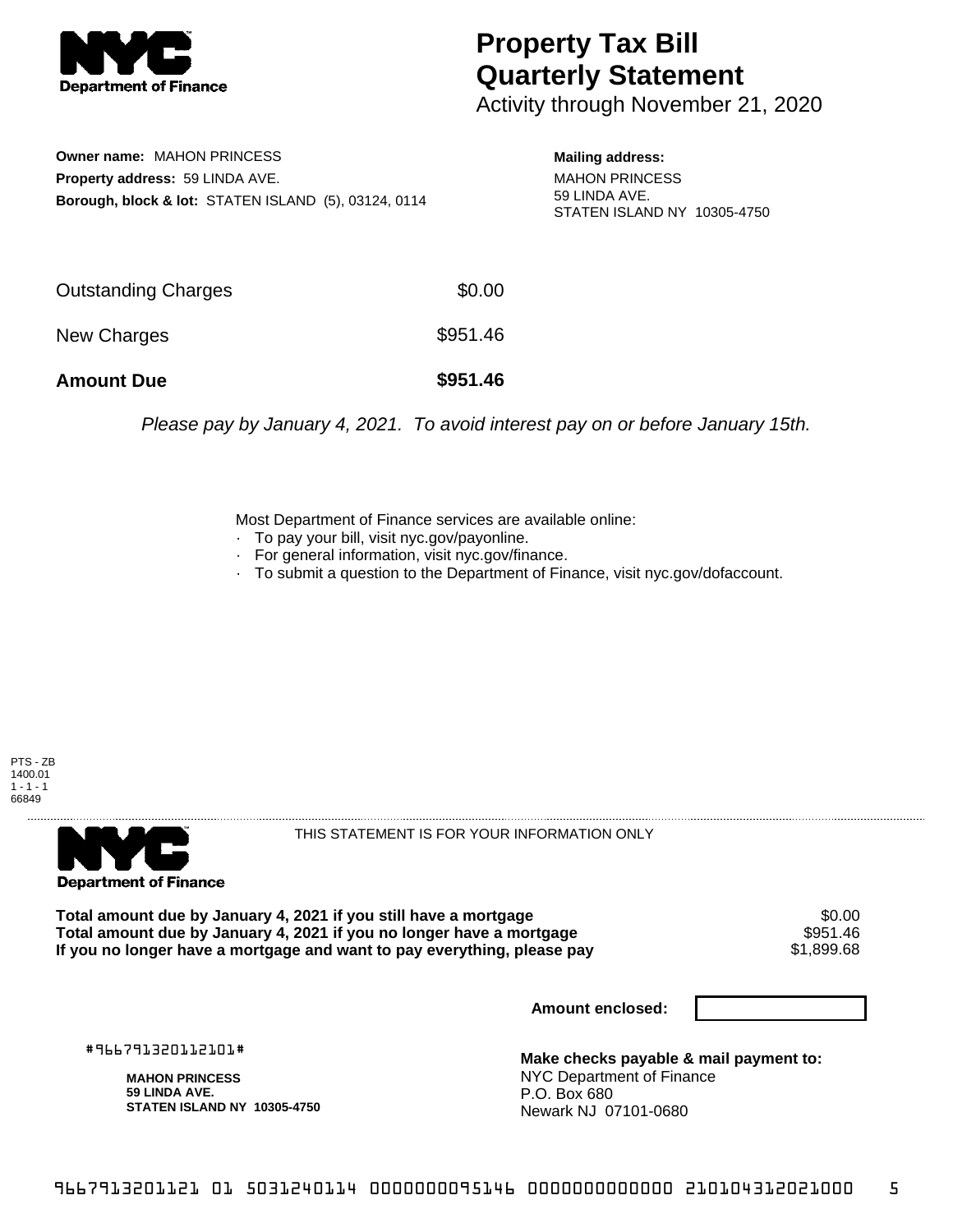

| <b>Billing Summary</b>                                                                                         | <b>Activity Date Due Date</b> | Amount        |
|----------------------------------------------------------------------------------------------------------------|-------------------------------|---------------|
| Outstanding charges including interest and payments                                                            |                               | \$0.00        |
| Finance-Property Tax                                                                                           | 01/01/2021                    | \$966.92      |
| <b>Adopted Tax Rate</b>                                                                                        |                               | $$-15.46$     |
| <b>Total amount due</b>                                                                                        |                               | \$951.46      |
| <b>Tax Year Charges Remaining</b>                                                                              | <b>Activity Date Due Date</b> | <b>Amount</b> |
| Finance-Property Tax                                                                                           | 04/01/2021                    | \$966.92      |
| <b>Adopted Tax Rate</b>                                                                                        |                               | $$-15.46$     |
| Total tax year charges remaining                                                                               |                               | \$951.46      |
| If you pay everything you owe by January 4, 2021, you would save:                                              |                               | \$3.24        |
| How We Calculated Your Property Tax For July 1, 2020 Through June 30, 2021                                     |                               |               |
|                                                                                                                | Overall                       |               |
| Tax class 1 - Small Home, Less Than 4 Families                                                                 | <b>Tax Rate</b>               |               |
| Original tax rate billed                                                                                       | 21.1670%                      |               |
| New Tax rate                                                                                                   | 21.0450%                      |               |
| <b>Estimated Market Value \$612,000</b>                                                                        |                               |               |
|                                                                                                                |                               | <b>Taxes</b>  |
| <b>Billable Assessed Value</b>                                                                                 | \$25,344                      |               |
| <b>Taxable Value</b>                                                                                           | \$25,344 x 21.0450%           |               |
| <b>Tax Before Abatements and STAR</b>                                                                          | \$5,333.64                    | \$5,333.64    |
| Basic Star - School Tax Relief                                                                                 | $$-1,410.00$                  | $$-296.00**$  |
| Solar                                                                                                          |                               | $$-1,200.88$  |
| Annual property tax                                                                                            |                               | \$3,836.76    |
| Original property tax billed in June 2020                                                                      |                               | \$3,867.68    |
| <b>Change In Property Tax Bill Based On New Tax Rate</b>                                                       |                               | $$ -30.92$    |
| ** This is your NYS STAR tax savings. For more information, please visit us at nyc.gov/finance or contact 311. |                               |               |

Please call 311 to speak to a representative to make a property tax payment by telephone.

## **Home banking payment instructions:**

- 1. **Log** into your bank or online bill pay website.
- 2. **Add** the new payee: NYC DOF Property Tax. Enter your account number, which is your boro, block and lot, as it appears here: 5-03124-0114 . You may also need to enter the address for the Department of Finance. The address is P.O. Box 680, Newark NJ 07101-0680.
- 3. **Schedule** your online payment using your checking or savings account.

## **Did Your Mailing Address Change?**

If so, please visit us at **nyc.gov/changemailingaddress** or call **311.**

When you provide a check as payment, you authorize us either to use information from your check to make a one-time electronic fund transfer from your account or to process the payment as a check transaction.